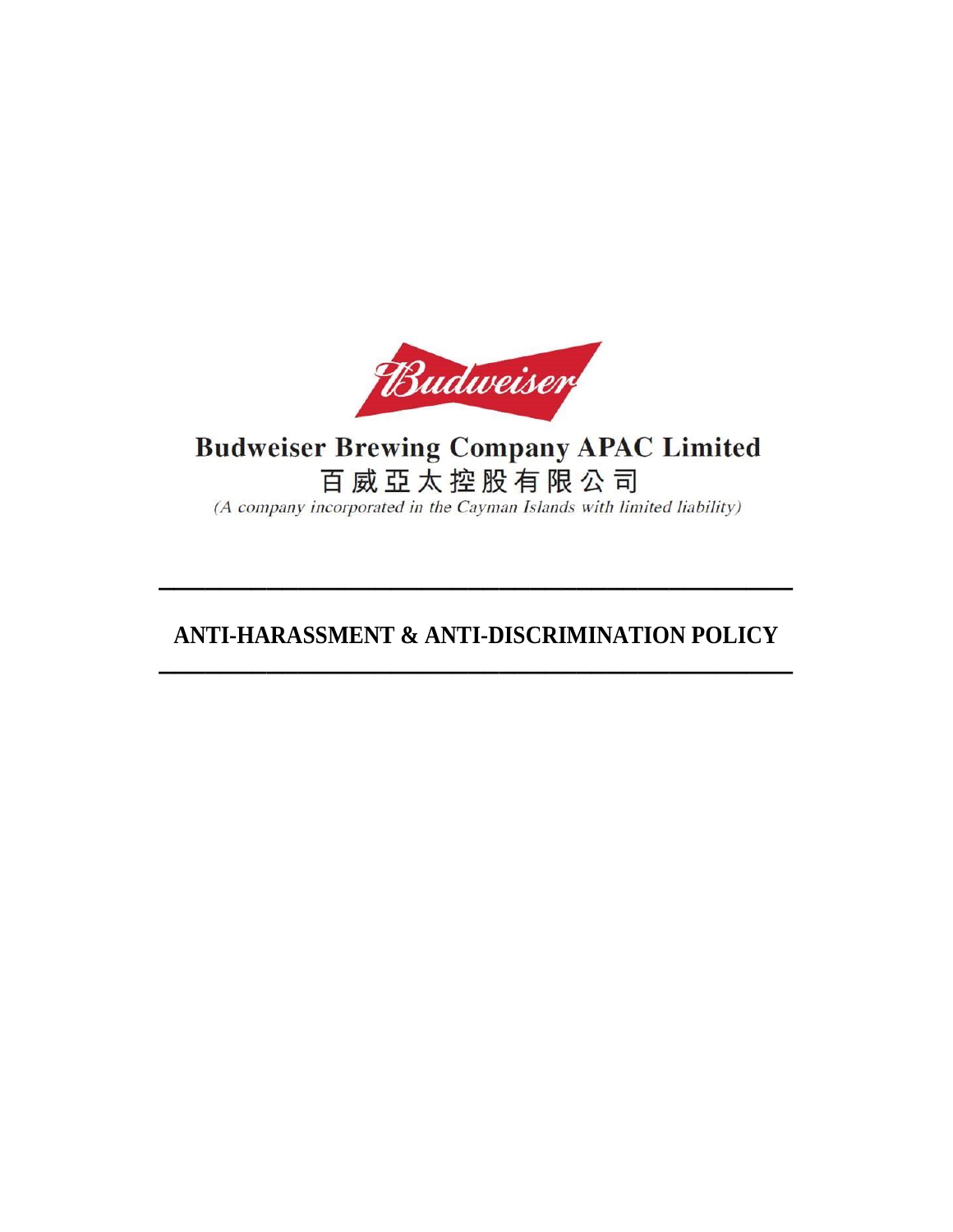# **1. OBJECTIVE & SCOPE**

#### 1.1. **Introduction**

At Budweiser Brewing Company APAC Limited and its affiliates ("BUD APAC" or the "Company"), our purpose is to bring people together for a better world. In fulfilling our purpose, each of us is responsible for promoting a culture that results in a safe, positive, diverse and inclusive work environment where people can flourish.

The purpose of this Anti-Harassment and Anti-Discrimination Policy ("Policy") is to ensure our colleagues can thrive in an inclusive workplace free from all forms of harassment, including unfair discrimination, sexual harassment and sexual misconduct. This Policy protects our colleagues against inappropriate actions that are unwanted and unwelcome and/or which create an intimidating, offensive, or hostile work environment.

BUD APAC takes harassment and discrimination very seriously and all complaints of harassment will be promptly investigated. BUD APAC will take disciplinary action in cases of harassment (up to and including termination). **BUD APAC believes that sexual harassment and discrimination are not behaviors that can be tolerated or that can exist unaddressed within the organization.** 

All BUD APAC colleagues are owners of this Policy. Colleagues who manage or supervise one or more colleagues have additional responsibilities to report violations and to enforce this Policy as set out in Sections 3 and 8 below, and will be assumed to be familiar with the contents of this Policy, regardless of whether they have undergone formal training on its contents.

Violations of this or any other BUD APAC policy can be reported through one of the available reporting channels (as listed in Section 3, below). If you have any questions about your obligations under this Policy, you should contact your People Business Partner, the Legal Team, or the Ethics & Compliance Team.

# 1.2. **Who is Covered?**

This Policy extends to all BUD APAC colleagues (full-time, part-time and temporary), including colleagues of any subsidiaries or joint ventures where BUD APAC has a majority interest or management control.

This Policy also covers third parties when dealing with BUD APAC colleagues (e.g., contractors, vendors, suppliers, retailers, customers, and guests) and BUD APAC colleagues can rely on this Policy in case of harassment by third parties who deal with BUD APAC. **We do not tolerate harassment of colleagues by non-colleagues, nor do we tolerate harassment of non-colleagues by colleagues in our Company Workplace.** If you experience or witness harassment by such a third party, you should report it through the same channels as you would report any harassment complaint. BUD APAC will take appropriate action to investigate and remediate the issue.

# 1.3. **What is our Company Workplace?**

#### **Our commitment to a harassment-free workplace extends beyond BUD APAC's offices and buildings.**

Harassment is prohibited both in the actual workplace and in any location that can reasonably be regarded as an extension of the workplace, including washrooms, BUD APAC worksites, accommodations provided by BUD APAC, work-related social events, office parties, client entertainment events, any mode of transportation provided by BUD APAC (or a representative of BUD APAC) for undertaking a journey to and from the aforementioned locations, and any other location where BUD APAC business is being conducted or which can be reasonably regarded as an extension of the workplace (all of which we consider to be our "Company Workplace" under this Policy).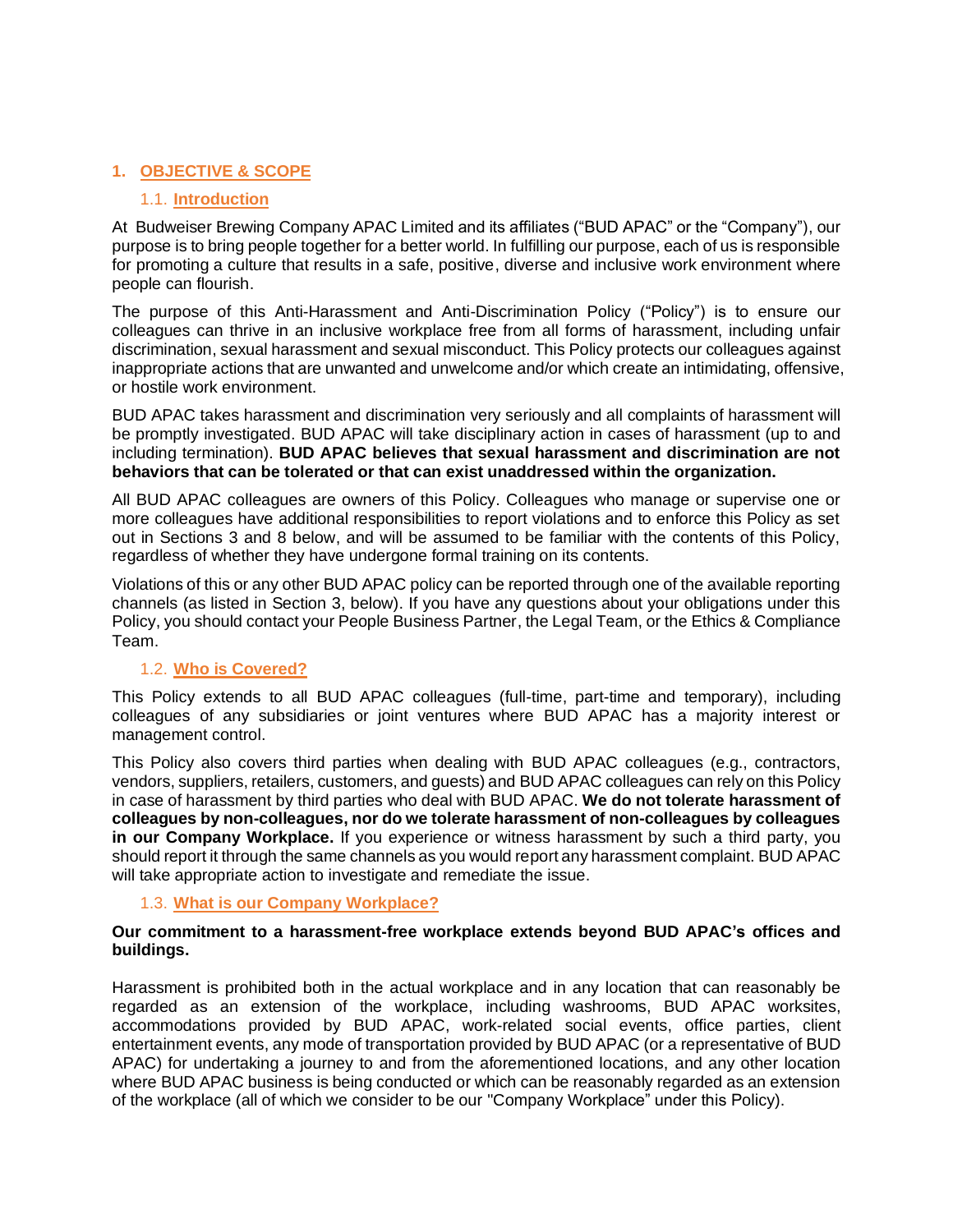Harassment can also take place online or through electronic communications. While messaging and posting information online can be a great way to connect with others, always conduct yourself in a manner that is consistent with this Policy and BUD APAC's Social Media Guidelines.

# **2. WHAT IS HARASSMENT?**

*Harassment* includes all inappropriate conduct that creates a disrespectful, intimidating, hostile, degrading, humiliating, or offensive environment. Harassment may involve verbal or physical conduct including comments, actions or gestures that affect a colleague's dignity or psychological or physical integrity. Harassment can range from extreme forms such as violence, threats, or physical touching to less obvious actions like ridiculing, teasing, or repeatedly bothering colleagues or subordinates or refusing to talk to them. A single incident that has a lasting harmful effect on a colleague or a series of incidents may be Harassment.

Examples of behavior that may be harassment include:

- Derogatory or insensitive jokes, pranks, or comments;
- Racial slurs, derogatory remarks about a person's accent, display of racially offensive symbols;
- Comments about a person's private life or the way they look;
- Unwelcome sexual advances or requests for dates;
- Non-verbal behavior such as staring, leering, whistling or indecent gestures;
- Ridiculing or demeaning comments;
- Innuendos or veiled threats;
- Unreasonably or unjustifiably excluding someone from normal workplace conversations and making them feel unwelcome;
- Sabotaging a person's work;
- Comments that ridicule or stereotype people;
- Displaying or sharing offensive images such as posters, videos, photos, cartoons, screensavers, emails, or drawings that are derogatory or sexual;
- Offensive comments about appearance, or other personal or physical characteristics, such as sexually charged comments or comments on someone's physical disability;
- Unnecessary or unwanted physical contact such as kissing, groping or massaging, blocking normal movement, or physically interfering with the work of another individual;
- Threats or demands that a person submit to sexual requests as a condition of continued employment or to avoid some other loss, and offers of employment-related benefits in return for sexual favors.
- Physical assault or stalking;
- Unwillingness to train, evaluate, assist, or work with a colleague;
- Intimidating acts, such as bullying or threatening; or
- Any other conduct that shows hostility toward, disrespect for or mistreatment of an individual.

This list of examples is not exhaustive, and there may be other behaviors that constitute Harassment under this Policy.

Victims of harassment can be of the same or different sex, sexual orientation, race or other status as the harasser.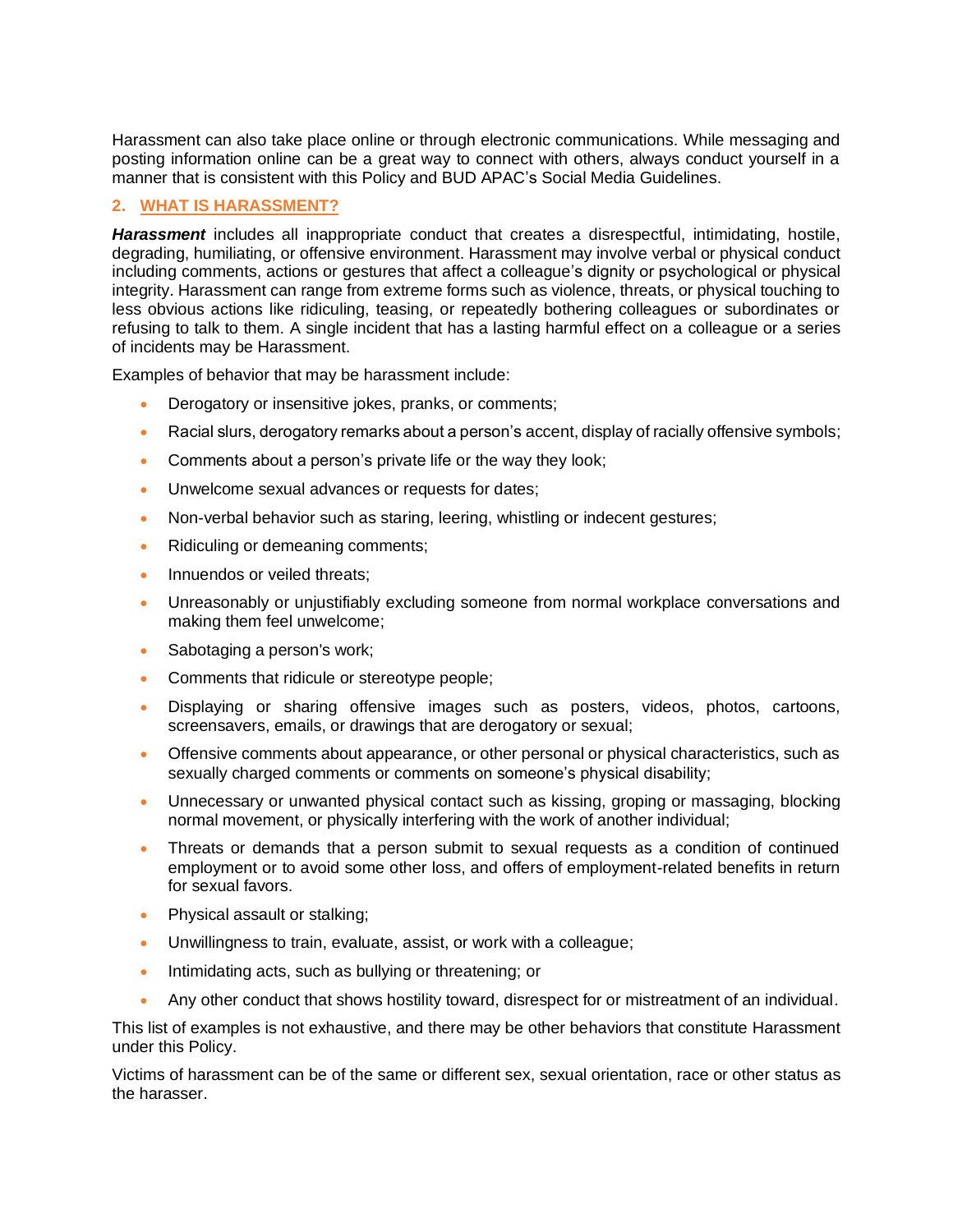"I was joking," "I didn't mean it that way," "this is acceptable where I come from," or "no one has ever complained about this behavior before," are not excuses for harassment, nor is being under the influence of alcohol or other substances.

# **It is a violation of this Policy to engage in harassment of any kind.**

# 2.1. **Sexual Harassment**

**Sexual harassment** is harassment specifically based on sex and includes any unwelcome sexual advance, unsolicited sexual attention, demand or request for sexual access or favors, sexual innuendo or other unwelcome verbal or physical conduct of a sexual nature.

Conduct can be sexual harassment even when it is not motivated by sexual desire.

Conduct can be sexual harassment regardless of the victim's gender or gender expression and victims can be of the same sex as the harasser, as well as of the opposite sex.

Conduct can be sexual harassment regardless of the harasser's or victim's position at BUD APAC.

# **It is a violation of this Policy to engage in sexual harassment of any kind.**

#### 2.2. **Discrimination**

*Discrimination* is the unfair denial of equal treatment and opportunity to individuals or groups based on one or more of the characteristics listed below, with respect to the terms, conditions, or privileges of employment, including but not limited to, hiring, firing, promoting, disciplining, scheduling, training, or deciding how to compensate that colleague:

- Race, color, ethnic or national origin;
- Age;
- Religion or religious beliefs;
- Sex, including pregnancy, childbirth, or breastfeeding;
- Sexual orientation;
- Gender and gender expression;
- Nationality, immigration status, citizenship, or ancestry;
- Protected military or veteran status;
- Physical or mental disability, medical condition, genetic information or characteristics (or those of a family member);
- Parental status;
- Status as a victim of domestic violence, sexual assault or stalking; or any other basis prohibited under applicable local laws.

This list is not exhaustive and there may be other circumstances in which colleagues are unfairly denied equal treatment.

#### **It is a violation of this Policy to engage in discrimination of any kind.**

# **3. REPORTING HARASSMENT**

If you have been subjected to any form of harassment, or if you have witnessed others being subjected to harassment, you can report the incident(s) through BUD APAC's Compliance Helpline, online at http://www.budweiserapac.com/caseReport or call **400 120 4148**.

**Our Compliance Helpline is available 24 hours and is toll-free. It is available to all colleagues, where you can CONFIDENTIALLY and, if you choose, ANONYMOUSLY report any concern in**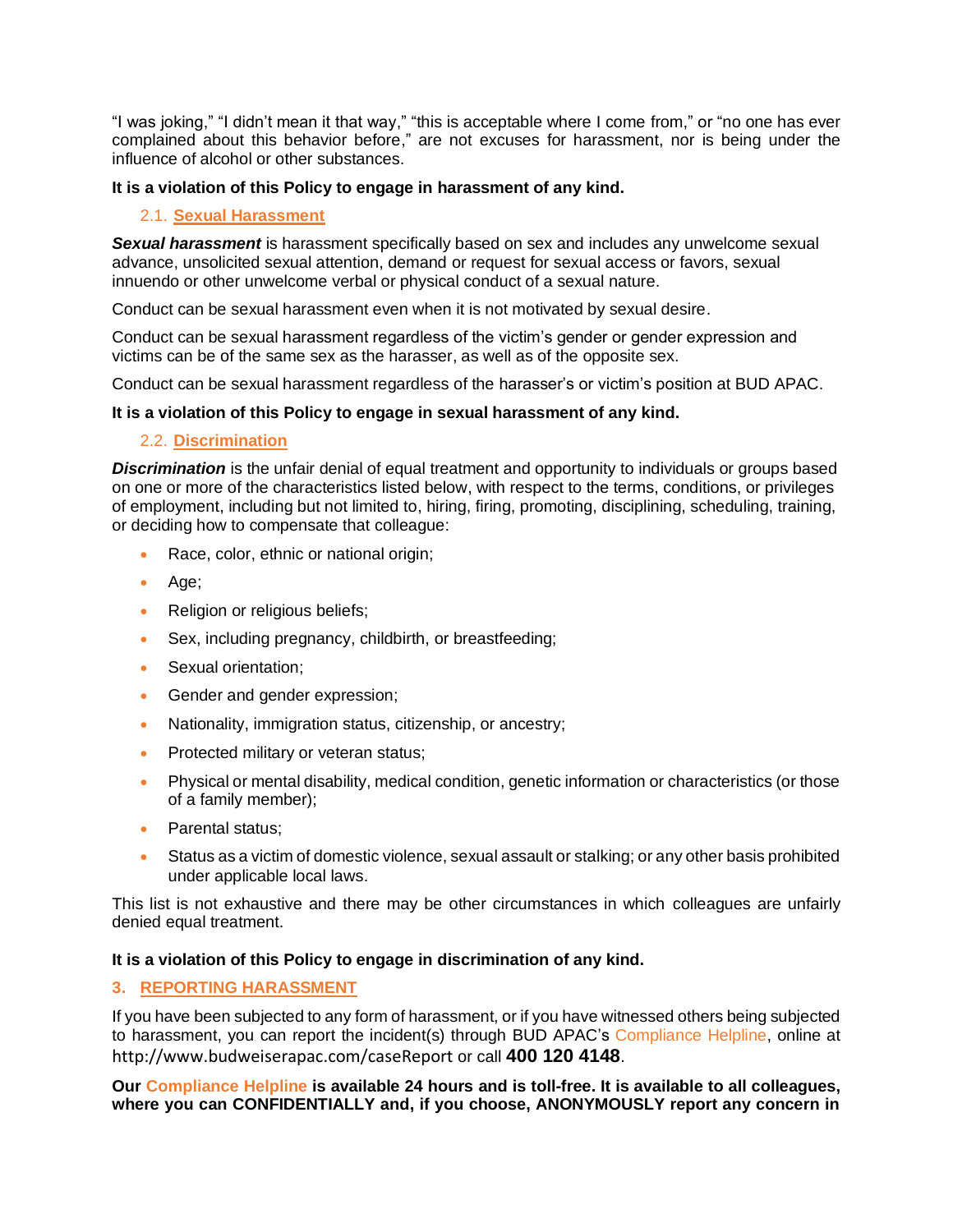#### **relation to potential breaches of this Policy or of other Company policies. It is a secure means of reporting, provided by an independent company.**

Alternatively, you can also report harassment through any of the following channels:

- Your Line Manager
- Your Line Manager's Manager
- People Team
- Legal Team
- Ethics & Compliance Team

#### 3.1 **Reporting Sexual Harassment Complaints**

To make it easier for colleagues to understand their rights and obligations under the Policy, BUD APAC has put in place the Ambassador program. The role of the Ambassador is to ensure that sexual harassment complaints are identified in a timely manner and directed through the proper channels.

The Ethics & Compliance Committee will appoint at least two individuals as Ambassadors. In selecting the Ambassadors, the Committee should take into account the seniority (each Ambassador should be at minimum a Band IV) and diversity (consideration should be given as to whether the ambassadors should be different genders and from different functions (e.g. People and Legal) in Subject Matter Expert roles (not operational such as a Business Partner).

The Ethics & Compliance Committee shall also ensure that the Ambassadors receive special training with respect to identifying behavior indicative of sexual harassment, interacting with potential victims of sexual harassment, confidentiality, sensitivity and handling the initial phases of sexual harassment complaints. Ambassadors have a duty to ensure that complaints of sexual harassment are appropriately and reported in a timely manner through the Compliance Helpline or otherwise registered on a case management system approved by a Ethics & Compliance Director. The Company also will look to Ambassadors for quidance and suggestions on how to improve the implementation of this Policy, the procedures mandated by this Policy and any associated trainings. To be clear, Ambassadors are not responsible for investigating complaints or disciplinary action – rather, they are there to help raise awareness of the Policy and provide an alternative conduit through which victims of harassment can raise questions, concerns, or other inquiries into problematic behavior

The Ethics & Compliance Committee will also be responsible for ensuring that the names and contact information for Ambassadors are prominently displayed on the relevant communication channels (including digital signage, intranet, etc.) and that all colleagues are notified and then periodically updated by email with the names and contact information of their Ambassadors .

If an Ambassador leaves the Company, transfers to other locations or is no longer able to serve as Ambassador, the Ethics & Compliance Committee will be responsible for appointing a replacement Ambassador as soon as practically possible.

### 3.2 **Reporting Requirements of Managers & Supervisors**

Supervisors and managers who receive **harassment** complaints must within 5 business days report the complaint through the Compliance Helpline (or to an Ambassador in cases of sexual harassment).

Supervisors and managers who become aware or have knowledge of a serious and/or systemic violation of this Policy must report as soon as reasonably practicable.

# 3.3 **Reporting Requirements of Managers & Supervisors Continued**

**If supervisors and managers do not timely report potential violations of this Policy as set forth in Section 3.2, they will be subject to disciplinary action.** Nothing in this Policy should be read to condone or encourage independent investigation of complaints under this Policy by managers and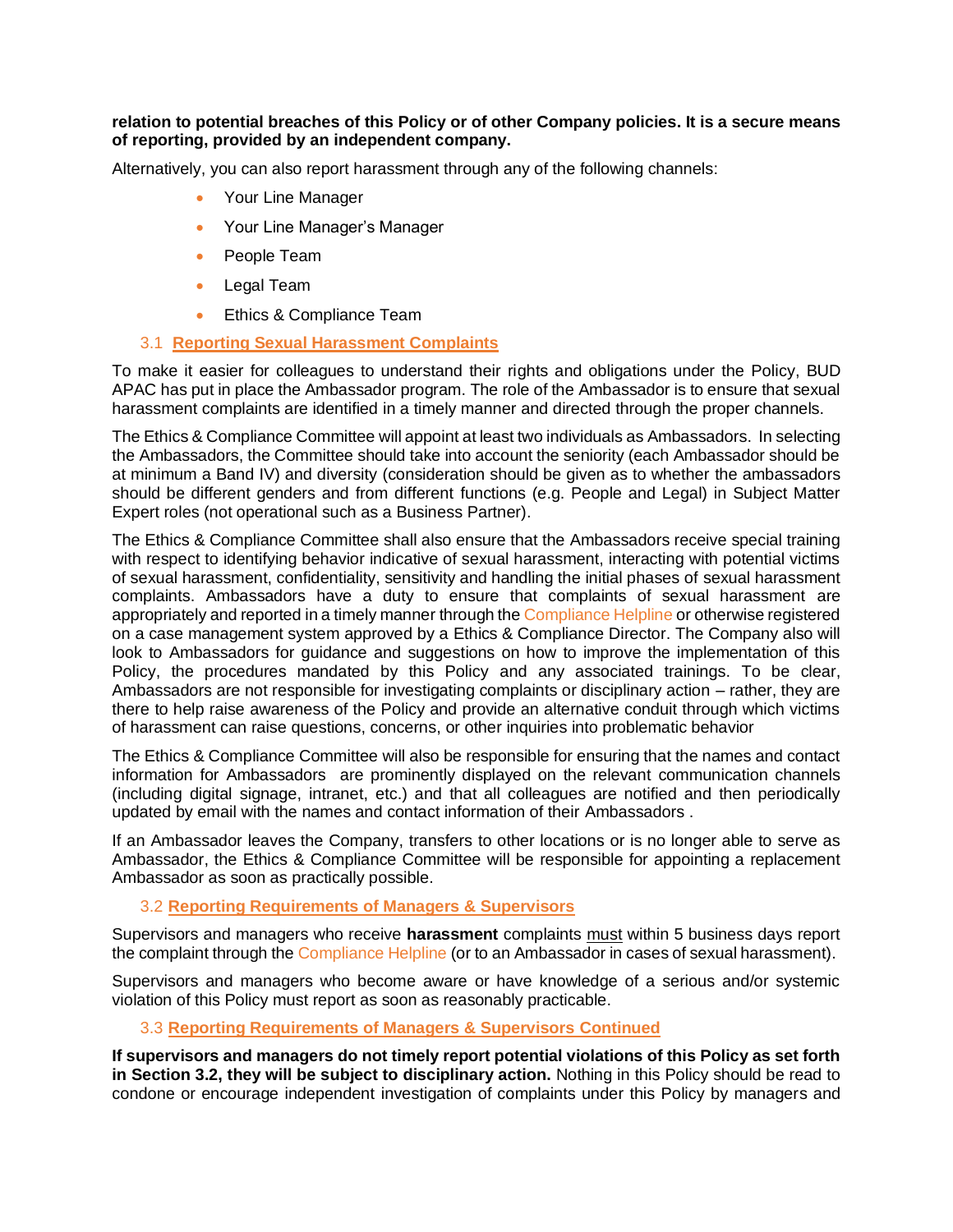supervisors. Rather, concerns under this Policy should be reported to the Ambassadors (in cases of sexual harassment) or to the People, Legal or Ethics & Compliance Teams.

# **4. INVESTIGATIONS PROCESS**

**BUD APAC will investigate any complaint under this Policy promptly, thoroughly and impartially**, in accordance with the Investigation Guidelines. The Compliance Committee will determine any remedial or disciplinary actions.

All colleagues are expected to cooperate with investigations undertaken pursuant to this Policy. Failure to cooperate in an investigation may result in disciplinary action, up to and including termination of employment.

# **5. NO RETALIATION**

We recognize that colleagues may find it difficult to raise complaints about harassment, so this Policy is meant to encourage colleagues to come forward with their concerns without fear of retaliation.

Examples of retaliation include termination, demotion, refusal to promote, transfer (in some circumstances), or any other adverse action that would discourage a reasonable person from opposing perceived harassment or discrimination. Retaliation also includes adverse action taken against family members or other people associated with the individual raising complaints of harassment.

**Accordingly, it is a violation of this Policy for any colleague to retaliate against an individual solely because he or she, in good faith, complained of, or expressed an intent to report, what he or she believes in good faith to be harassment, to the Company or to a government agency, assisted another colleague to report, or participated in an investigation, proceeding or lawsuit relating to a complaint of harassment, including as a witness.**

# **6. CONFIDENTIALITY**

BUD APAC will keep all complaints confidential to the extent reasonably practicable while still fulfilling its obligation to investigate and end any harassing, discriminatory or retaliatory conduct. In each investigation, we will do our best to respect the privacy of all persons involved. It may be necessary to discuss the claims with person(s) with knowledge and the person(s) against whom the complaint was filed. Persons interviewed, including witnesses, may be directed not to discuss any aspect of the investigation with others and the failure to comply with a confidentiality directive may result in disciplinary action.

# **7. PERSONAL RELATIONSHIPS**

This Policy does not cover colleagues' private, consensual choices regarding personal relationships. However, consensual personal relationships between colleagues have the potential for conflicts of interest.

For further information on the Company's policy on personal relationships between colleagues, please refer to the Conflict of Interest Policy.

# **8. MANAGERS' RESPONSIBILITIES**

Prevention is the best tool to eliminate harassment in the workplace; however, no single person can prevent harassment. All colleagues are owners of this Policy. In addition to their obligations to report all incidents of harassment as set out in Section 3, all BUD APAC supervisors and managers must:

- Read and understand this Policy and the implications of non-compliance;
- Ensure that colleagues in his or her team understand and comply with this Policy;
- Ensure that colleagues in his or her team know they can report any complaint regarding harassment or discrimination, without fear of victimization or retaliation;